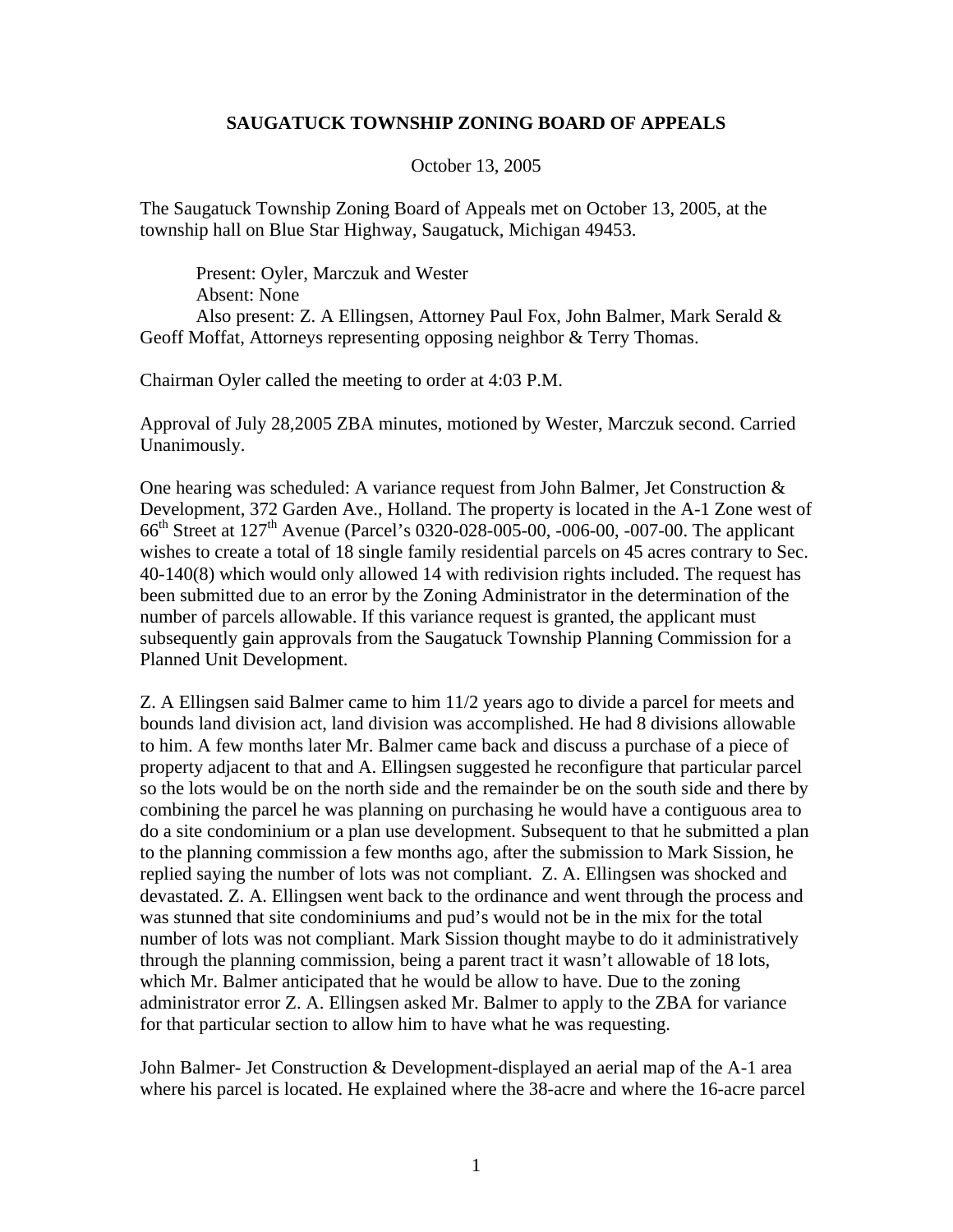were located. He explained that he met with Z. A. Ellingsen and was Balmers understanding that the interpretation that the ordinance allowed the configuration through applying for a PUD in conjunction with the land division. Balmer indicated that Mr. Gould, one of the neighbors, has substantial amount of property in the area. He pointed out some sub-divisions and PUD's around the area. Mr. Balmer said he has 2 purchase agreements in place right now and 2 more reservations. He displayed a map where the lots would be laid out on his property. He explained that the first division that was approved is going to remain exactly where the 8 land divisions are. Mr. Balmer concluded that there would be no impact on any neighbors but instead increase the value of their property.

Paul Fox- Attorney representing John Balmer- Stated he's been working with Mr. Balmer since the first 8-land division, which was approved. Mr. Balmer came to Mr. Fox and talked about the possibility of a PUD, which is what we are talking about now. Mr. Sission said that there was a problem and the permissible number was 15 or through the variance application 14, opposing party saying only 9, Mr. Fox is looking for 14 or 18. Mr. Fox stated for a variance application there is a determination if there is a unique circumstance to that particular property. Mr. Fox stated that they have a unique standard; they're looking for a non-use variance. The Michigan Case Law says you don't have to find strict necessity to approve a variance you have to find "practical difficulty". Mr. Fox read over the 4 questions of the application from Mr. Balmer and said to look at those as a non-use variance, applying the "practical difficulty" standard. Failure to allow the 18 sites will result in the lot prices in the development and will eliminate potential buyers for affordable lots. Mr. Fox stated that 2.5 acres per building site would work for this parcel, the way the proposal was developed and is being presented.

The Board than asked questions regarding the parcel to Mr. Balmer and Mr. Fox.

Geoff Moffat, Attorney representing opposing neighbor Bruce Gould. Mr. Moffat began objecting to the public hearing notice indicating that 14 available building sites should be 9. Mr. Moffat went on asking the question is there "practical difficulty" unique to the property that creates an inability to comply with the standards of the zoning district? No, "practical difficulty" is not demonstrated and the request for the variance should be denied. Mr. Moffat stated Mr. Gould does not object to development in Saugatuck Township but does object going beyond the A-1 district by allowable use of this parcel by doubling the number of divisions. Mr. Moffat pointed out on the aerial map the other developments around that area are in different zoning districts. Mr. Moffat stated in the zoning ordinance, which in the agriculture district Sec. 40-140, the A-1 district can create only 9 building sites. Mr. Gould does not have any objection to that. Mr Moffat pointed out that this parcel is no different from the other parcels in the A-1 district. Mr. Moffat concluded that a variance based on administrative error is not stated in the zoning ordinance and if allowed it would only let other property owners to do the same. Mr. Moffat stated that only if you create  $2\frac{1}{2}$  acre parcels are you entitle to redivision rights and that the maximum density for a PUD in that district is 9.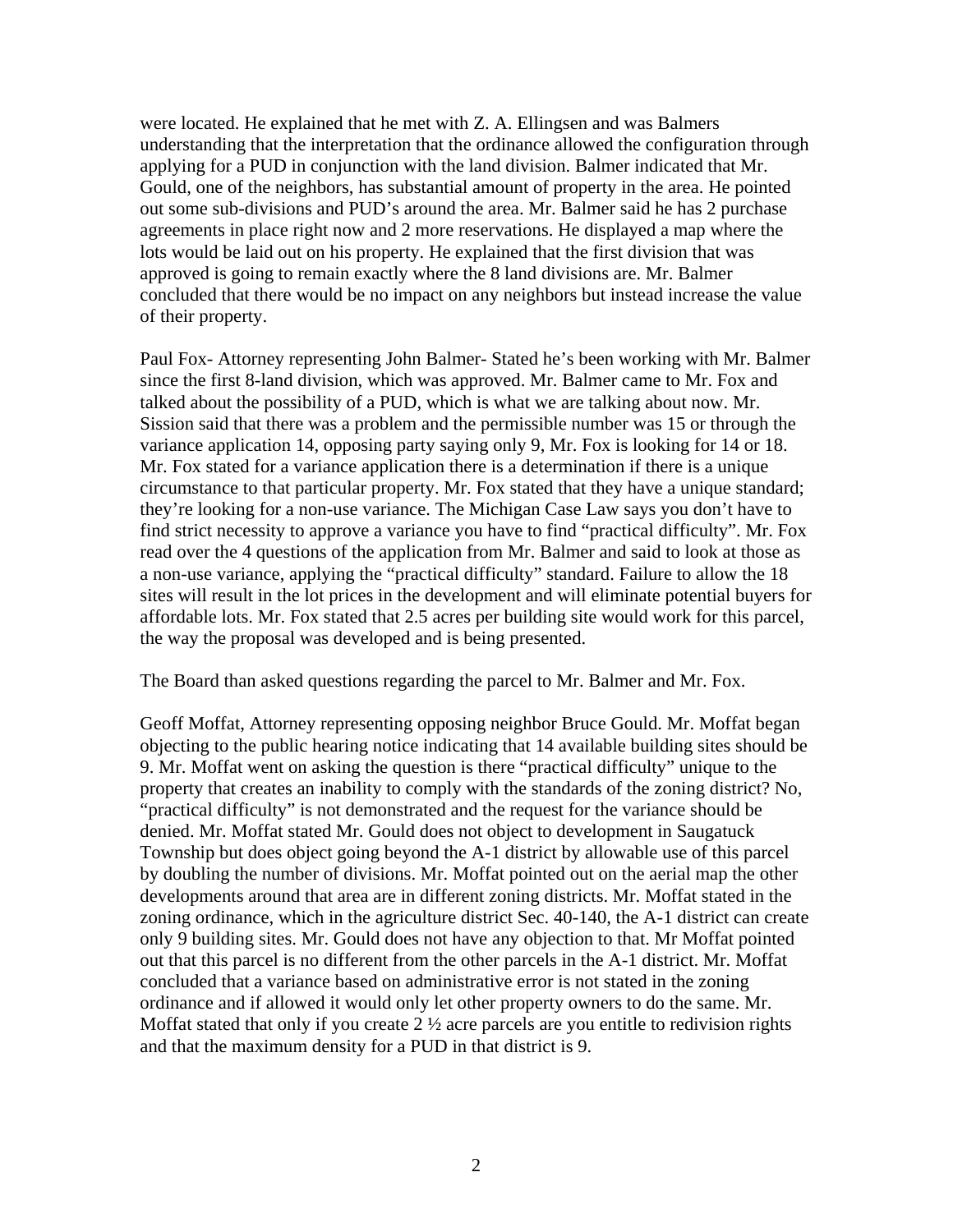Chairman Oyler asked Mr. Moffat if he would waive the objection of the notice from the paper from any further legal actions. Mr. Moffat responded he has the authority and he would waive the notice.

Terry Thomas, 2748  $66<sup>th</sup>$  St., objects to this development, he believes there would be too many homes for this area. He believes there would be a water issue because of the type of soil. He says it was not planned out thoroughly.

Mark Seveld, representing Bruce Gould, A-1 density of a piece of property is no different than any other property in the A-1 area. Joining a PUD, site condo and ignoring the land division section is disrupting the ordinance and would allow only other property owners in the A-1 to do the same.

Mr. Balmer stated there's confusion on the ordinance. One answer to conform is how many lots are available. Mr. Balmer said applying for a land division,  $2 \frac{1}{2}$  acre sites would take up a lot of green space and trees, applying the limited 2 ½ acre sites are detrimental what people are trying to achieve.

Z. A. Ellingsen concluded land area for that zoned was ½ acre 3 years ago but we changed it to 2 ½ acres because land divisions never separated out that small of a parcel but the added attraction was to allow or disallow the added affect for subdivisions and site condo's and it was not in the old ordinance, which is the issue.

Marczuk to table the variance, Wester second.

Oyler did mention that the reason for this is because of last minute memos being sent to the Board. Oyler said all parties if they want could have something in writing if received within the week.

Chairman Oyler said to leave the meeting open. Oyler motioned, motioned carried unanimously.

Wester motion to adjourn, Marczuk second.

Meeting adjourned at 5:35 p.m.

\_\_\_\_\_\_\_\_\_\_\_\_\_\_\_\_\_\_\_\_\_\_\_\_\_\_\_ Lori Babinski, Recording Secretary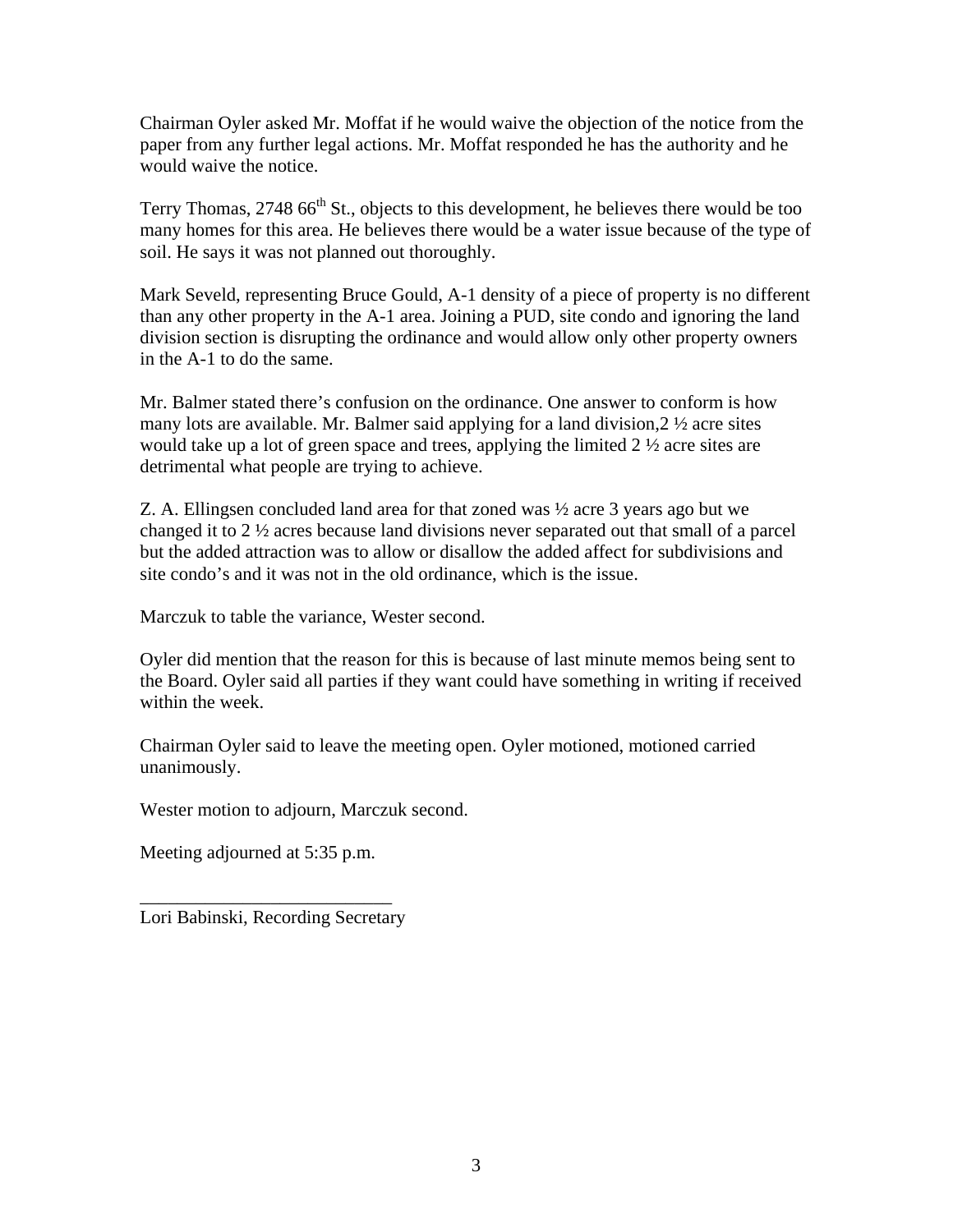## 1)

of iance to build a pole barn that is zoned Industrial (2) Ryan Peterson & Crystl Oberth are requesting to add a addition and a deck to their non-conforming single family residence. (3) Terry Stewart is requesting a variance to have a driveway closer than the required 275 feet from adjacent existing driveways.

Oyler introduced the first hearing on a request for a variance by Lola Lawson, 6313 134<sup>th</sup>, Saugatuck, to build a 40ft. x 60ft. pole barn, contrary to the requirements of sections 40- 522 & 40-1046.

Z. A Ellingsen introduced where the Industrial lies and explained that most of the Industrial area is residential. Consequently houses that are here are non-conforming and have been for 20 some years or so. Doesn't allow for any expansion or any use for residential. Consequently this doesn't allow Lola Lawson to build a polebarn. The issue is that it is residential use and has been for many years and the house has been there for a long time but cannot expand the use of it. Consequently Lola Lawson is here to ask for a variance for a particular use.

Wester asked Lola Lawson what she would use the barn for and if she would have a business in it, she replied saying she would be only using it for storage for her car, boat, and motorcycle. There are no problems with setbacks and her parcel is 6 acres.

Z. A Ellingsen did ask the ZBA to give a recommendation to the Planning Commission to look into the entire area and to determine weather or not if it's an excessively large Industrial zone area giving the fact that there are so many non-conformities that have been there for many years. The P.C. are in the process know of changing a portion of the Commercial C-3 zone to make it smaller because they felt it was to big of an area for C-3. The Industrial zone there should be knocked down to a third of its size and go back to an A-2 classification. Wester did agree that it should be recommended to the Planning Commission to shrink or and to grandfather those parcels in the Industrial zone that are residential. Z. A Ellingsen mentioned there are really no industrial uses in that area. Z. A Ellingsen stated that Lola Lawson's parcel is non-conformity with the residential use and in order to have an accessory use property you have to have a conforming use of the zone. Since her resident is a non-conforming use you can't have a an accessory building or no one in that zone can build a garage or put up an accessory building on that property with out a valued conformity use to it.

Oyler read through the questions on finding the facts for approval or denial of variance request:

(1). Can the land be reasonably built or used in conformance with the Ordinance? The board answered no.

(2). Was the hardship self-imposed? The board answered no.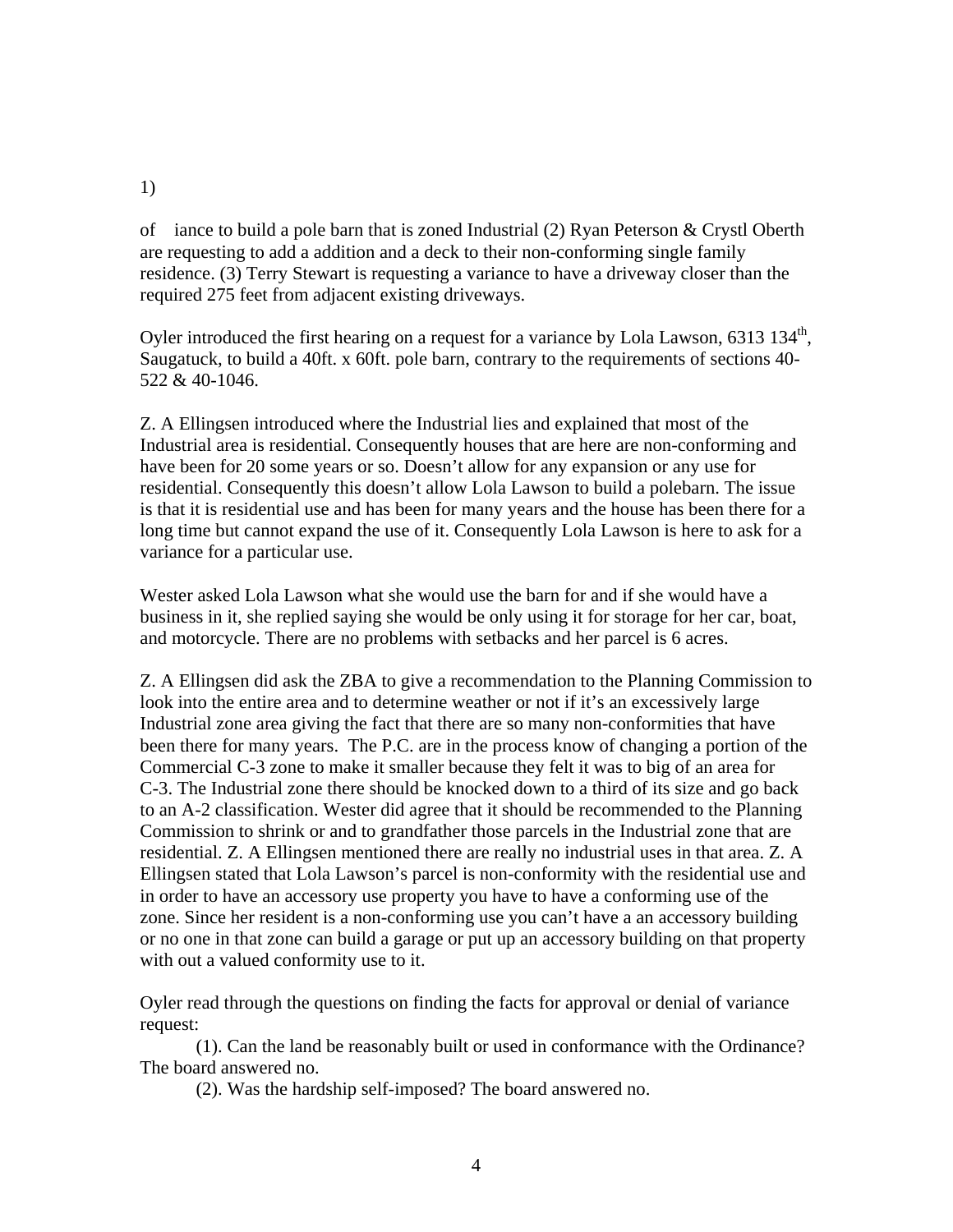(3). Do unique circumstances exist for this parcel? The board answered yes.

(4). Would a variance alter the character of the neighborhood? The board answered no, it would be "conforming" to the neighborhood. Z. A. Ellingsen mentioned it is in a residential neighborhood.

(5). Do unique or exceptional extraordinary conditions apply to this property that generally do not apply to other properties in the same zoning district? Yes.

There was no letters, calls or anybody at the meeting for this variance request. Wester made a motion to approve Lawson's application for a variance from Sec.40-522 & 40-1046, and Marczuk seconded.

Oyler than introduced the second request from Ryan Peterson, 6347 Old Allegan Rd., Saugatuck, to add a 15ft. x 26ft. addition and a deck to a non-conforming single family residence. The parcel is 50ft. x 385ft. and the residence is closer to the side lot line than the 10 feet required in the R-2 zone and closer than 40 feet from the Private Road as stated in Sections 40-277(3)a & b. The proposed addition and the deck will be closer than the required setbacks.

Z. A Ellingsen stated it is a non-conforming lot and also has excess easement that runs through part of it, which exacerbates the situation. The house has been there for a lot of years and they want to add to it but it appears that their wanting to add to the house on the north side adjacent to the east side. The rest of the setbacks are compliant. It's the side yard that's the problem. They are going to have some overlying deck area approaching the neighbors. The easement overlaying into the other parcel is 16ft., which would give them 34ft. of their lot line. The easement is used for either property to get to their parcels, if it wasn't an easement it would be considered a private road. The problem is because of the easement and also the lot line is only 50 ft. wide. A normal lot width is 150 ft. wide.

Crystl Oberth, wife of Ryan Peterson, presented a model of the house as it is now and a model of what it would look like afterwards. She explained to the board the situation of the deck approaching the east side of the property. Oberth & Peterson are proposing to add to the front 15ft. out and 26ft. wide and to also build a basement under that.

Neighbors from the direct west side were present at the meeting. Elizebeth and Brent Johnson, 6351 Old Allegan Road, Saugatuck, supported their request and had no problems with them adding on to their home.

Wester had asked how long they had been in this home and they replied a year and a half. Wester also asked what the square footage of the house was and Oberth said 1200 sq. ft. The total sq. ft. of the new addition and deck and the existing house will be 2400 sq. ft. Essentially they are down grading in square footage of the house. The current deck is right on the easement; essentially it will bring the new deck further away from the easement. They are moving the steps back but the house itself will be moved up 4 feet closer. Current structure doesn't meet the setbacks.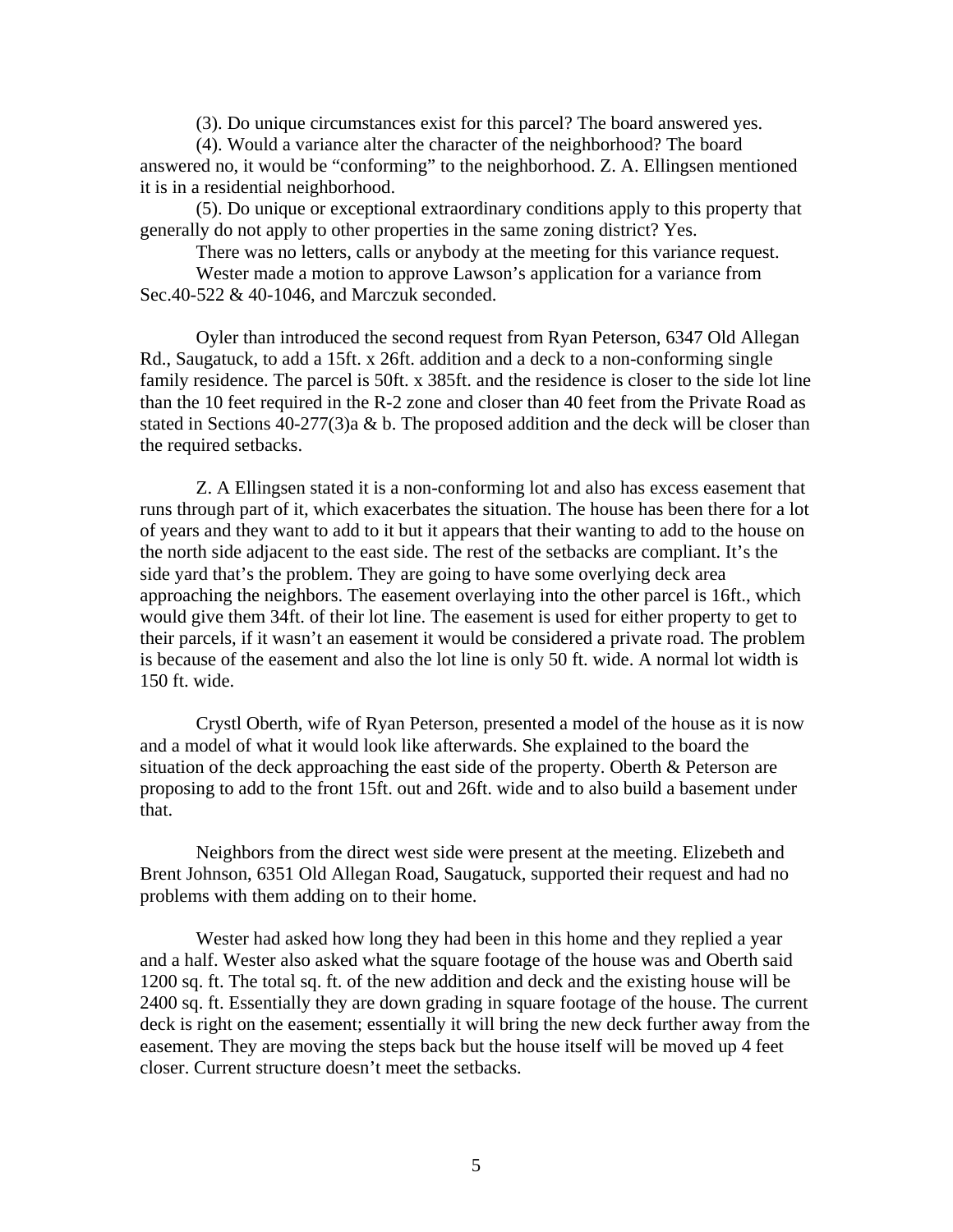Oyler read through the questions on finding the facts for approval or denial of variance request:

(1). Can the land be reasonably built or used in conformance with the Ordinance? The board answered yes.

(2). Was the hardship self-imposed? Sort of. Because they just bought the house not long ago, they should of looked into it more to see if they could of added on. The board is not supposed to help people that put themselves in a bad position. The board is supposed to try to enforce the ordinances.

(3). Do unique circumstances exist for this parcel? Yes (easement)

(4). Would a variance alter the character of the neighborhood? No

(5). Do unique or exceptional extraordinary conditions apply to this property that generally do not apply to other properties in the same zoning district? No

Wester suggested redevelop and keep the building itself in the same footprint. Wester recommended that they table it and pay no additional charges to come back. Than the board can consider it being grandfathered in. Wester made a motion to table it. Marczuk made a motion to approve Peterson's application for a variance from Sec. 40- 277(3)a & b, and Oyler seconded. The vote was 2 to 1, with Wester voting NO. Motion carried.

Oyler introduced the third request from Terry Stewart, 455 Culver St., Saugatuck, for a variance found in Sec. 40-849-Driveway spacing and location. Applicant wishes to be closer than the required 275 feet from adjacent existing driveways. The project is located at 3385 Blue Star Hwy, Saugatuck and the proposed construction is a 3000 sq. ft. office building. The parcel is a lot of record and is not compliant with the current minimum lot width of 200 feet in the C-2 Zone. If the above variance is granted the Planning Commission must review and approve the Final Site Plan.

The issue is that the new ordinance requires along the Blue Star corridor to have 275 feet from each driveway. It's based upon the speed limit of the road.

The Planning Commission has addressed this issue and is going to the public hearing on the  $27<sup>th</sup>$  of June 2005. Where they can take this section and allowing the Planning Commission to discretionary authority to limit this if there is an existing problem. They are in the process of changing it at the public hearing if the board approves it. Even if it is approved from the ZBA it will go to the PC for a conforming allowable use of the zone for a site plan review. Future PC will react to this as a discretionary item rather than coming to the ZBA for a variance.

This is a vacant lot, used to be a car lot. Mr.Stewart tore down the old building that was there. No water issue. A variance was granted recently to Jeff Klemm for an office building not to far from this parcel. Mr. Stewart is planning on building an office building with 1 or 2 occupancies. Parking spaces will depend on the square footage of the building and the discretionary authority of the PC.

Oyler went through the questions: